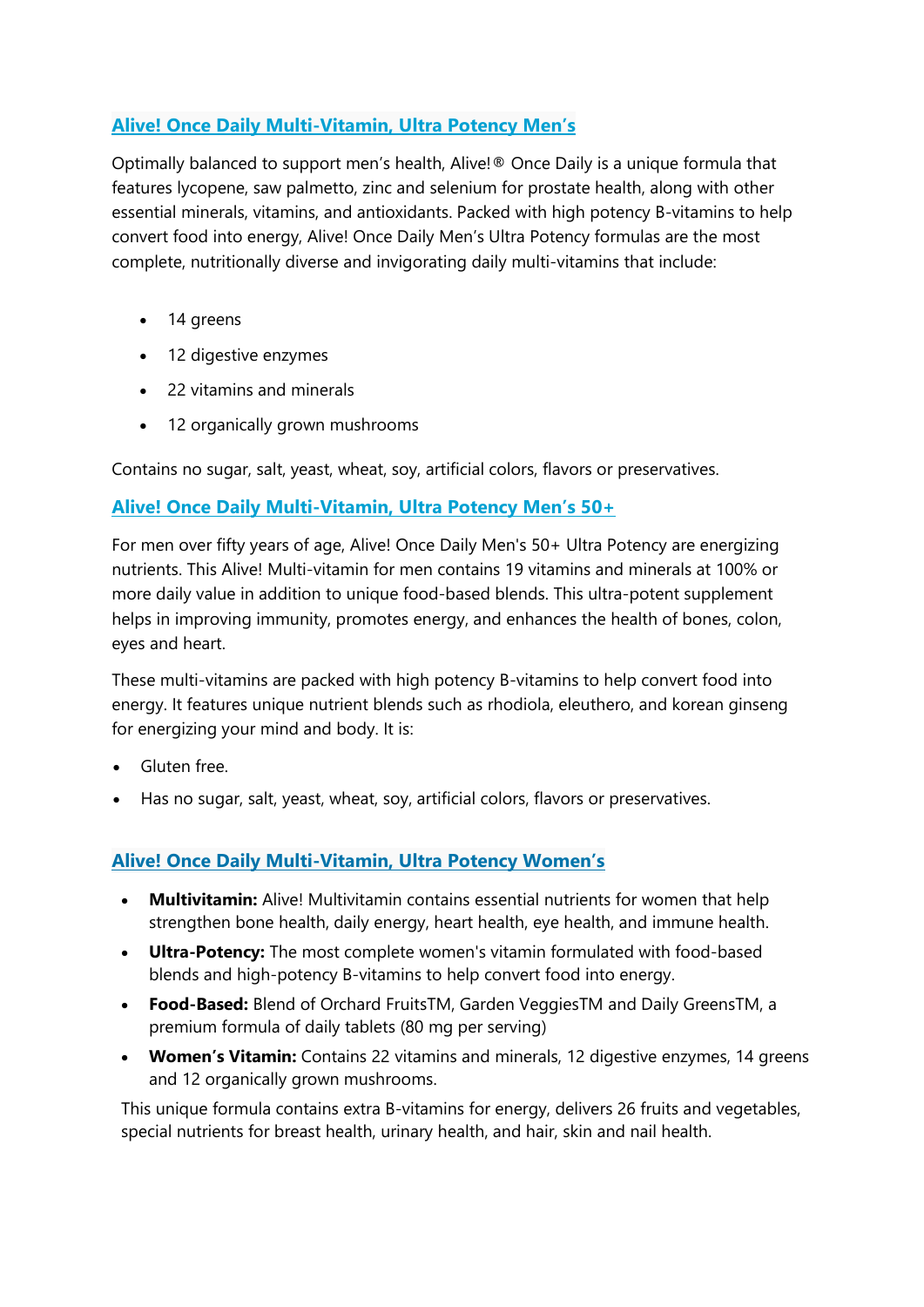## **[Alive! Once Daily Women's 50+ Ultra Potency](https://www.finesupplements.co.uk/wp-admin/post.php?post=1085&action=edit)**

Complete, diverse nutrients especially developed for women above 50. This energy-boosting multi-vitamin contains food blends to help support multiple body systems, keep the bones strong, eyes and heart healthy, and the metabolism and immunity intact.

This highly effective formula especially curated for women over 50 contains:

- 12 digestive enzymes
- 21 vitamins and minerals
- 14 greens
- Orchard Fruits™/ Garden Veggies™ and Daily Greens™ powder blends (80 mg)
- 12 organically grown mushrooms

Also features essential nutrients that help preserve and enhance bone, eye and urinary health.

## **[Alkaline Booster pH Protector Drops](https://www.finesupplements.co.uk/wp-admin/post.php?post=1538&action=edit)**

Since American diet is loaded with acid-forming foods that can definitely produce a lot of acid in your body, Swanson pH Balance Alkaline Booster pH Protector Drops can help you keep your pH levels under control. It is an excellent and easy choice for anyone concerned about their body's acid/alkaline balance.

Drinking 8 glasses of water a day is a healthy habit, but with a pH rating of 12:25, these drops turn ordinary distilled water into a genuine health elixir. Simply fill your water bottle with one drop per ounce of water and sip throughout the day.

- It balances your pH level for better health
- It is highly alkalinizing; 12.25 pH rating
- Add these drops to distilled water and carry your water bottle anywhere

#### **[Alpha Amino](https://www.finesupplements.co.uk/wp-admin/post.php?post=1243&action=edit)**

After a strenuous workout or long race, when you have a minute left in the game and you need to finish strong. Alpha Amino provides you with the power to perform and the fuel to recover.

• Electrolytes for hydration to recover from a strenuous workout and help fight muscle breakdown during recovery.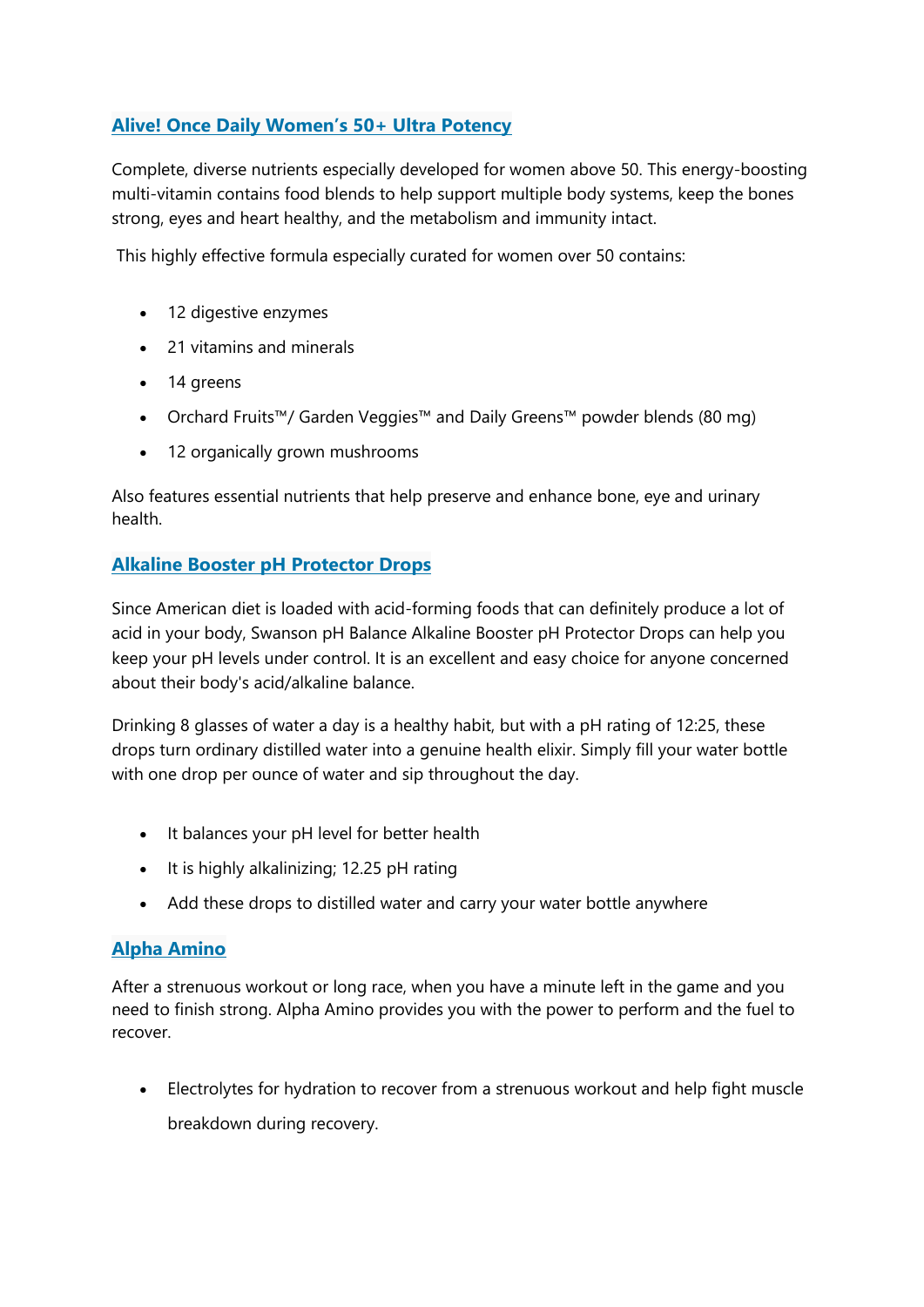- Includes well-studied 2:1:1 BCAA ratio for optimal performance in addition to 11 essential amino acids.
- The Alpha Amino BCAA formula help keep your body hydrated and ready to tackle any challenge.
- Upgraded Alpha Amino BCAA formula that includes electrolytes AND BetaPower®.
- Natural and scientifically studied ingredients that protect against cell stress during intense activity, improve hydration, and boost physical performance.
- BetaPower® Betaine Maintains your cells electrolyte concentration and supports hydration.
- Coconut Water Powder Aid in rehydration, primarily through fluid retention.

Grab a flavoursome sports drink that is without sugar and great for intense hydration.

## **[Alpha Lipoic Acid](https://www.finesupplements.co.uk/wp-admin/post.php?post=1676&action=edit)**

Healthy Origins® Alpha lipoid acid is a naturally occurring substance. This acid is both water and fat-soluble and is present in virtually all parts of the body. As part of this antioxidant network, alpha lipoic acid may help alleviate the effects of oxidative stress for the human body.

This powerful antioxidant works synergistically with other antioxidants such as vitamins E, C and glutathione. Each capsule delivers 600 mg of alpha lipoic acid. It is free of

- Sugar
- Yeast
- Wheat
- Gluten
- Soy
- Barley
- Shellfish
- Peanuts
- Egg
- Milk
- Preservatives, artificial flavors and synthetic colors.

# **[Alpha Lipoic Acid](https://www.finesupplements.co.uk/wp-admin/post.php?post=1733&action=edit)**

Alpha lipoic acid is a powerful free-radical fighter well known for its ability to revitalize and rejuvenate other antioxidants like vitamins C and E. It provides your body a unique effective support for healthy metabolic process. These capsules deliver a potent 600 mg of this valuable nutrient to accommodate even the most demanding nutritional regimens.